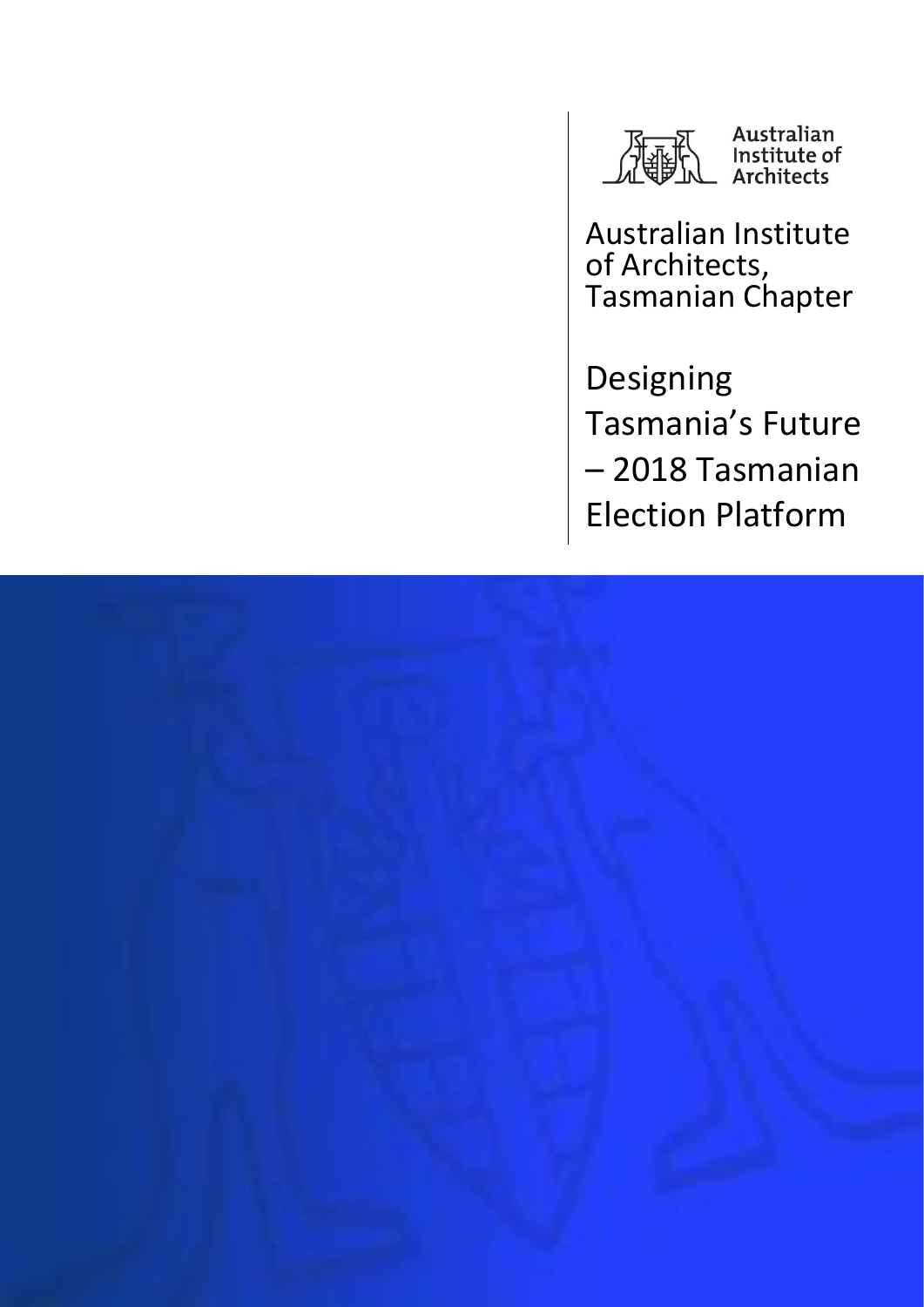# **Designing Tasmania's Future – 2018 Tasmanian Election Platform**

Tasmanian architects have an outstanding reputation for innovative design solutions, making them well placed to assist governments in addressing key challenges we are facing in our cities and towns. Primary issues include:

- strategic planning
- development and rapid change
- economic growth
- heritage and the built environment
- housing affordability
- health/ageing demographic
- education
- climate change.

Good urban policy and design are the key to delivering a built environment that can sustain Tasmania's communities into the future. Best practice planning and delivery can help alleviate and minimise potential problems, ensuring equitable access, positive liveability, affordability, productivity, sustainability, education and health outcomes. Integrated strategies and policies are required across all levels of government, supported by actions to ensure that what is delivered in physical form is appropriate, enduring and of the highest design quality. We need to make the most of the money invested in our infrastructure and communities to maximise the return and design a future that benefits all Tasmanians. Good urban design goes well beyond the location and aesthetics of buildings – it addresses functionality, performance, build quality, access to services and public transport, and is critical to creating liveable, productive, sustainable and resilient communities. It is sustainable and resource efficient and can help to anticipate and accommodate further growth in our cities and towns. In the context of Tasmania's unique and diverse settlement character, it is vital to preserve and enhance the existing qualities valued by our resident population and to reinforce investment and economic confidence in the Tasmanian 'brand'.

Economically, socially and environmentally sustainable design is a core value underpinning appropriate policy and strategic development of the built and natural environment. It addresses changing needs in a rapidly changing world, ensuring equitable access to employment opportunities, services and facilities. It supports delivery of comfortable, healthy environments at home, school, work or play, which can lead to increased wellbeing, business turnover and staff productivity, and decreased absenteeism both at school and work. The benefits can be seen in outcomes that address climate change and through the smallest to the largest of projects. They include cost-saving energy efficiencies and maintenance reductions, carbon emissions reduction, more efficient use of space, and the use of potentially economically beneficial innovative technologies as well as natural and recycled materials.

Bruytenbach

**Yvette Breytenbach RAIA** President, Tasmanian Chapter, Australian Institute of Architects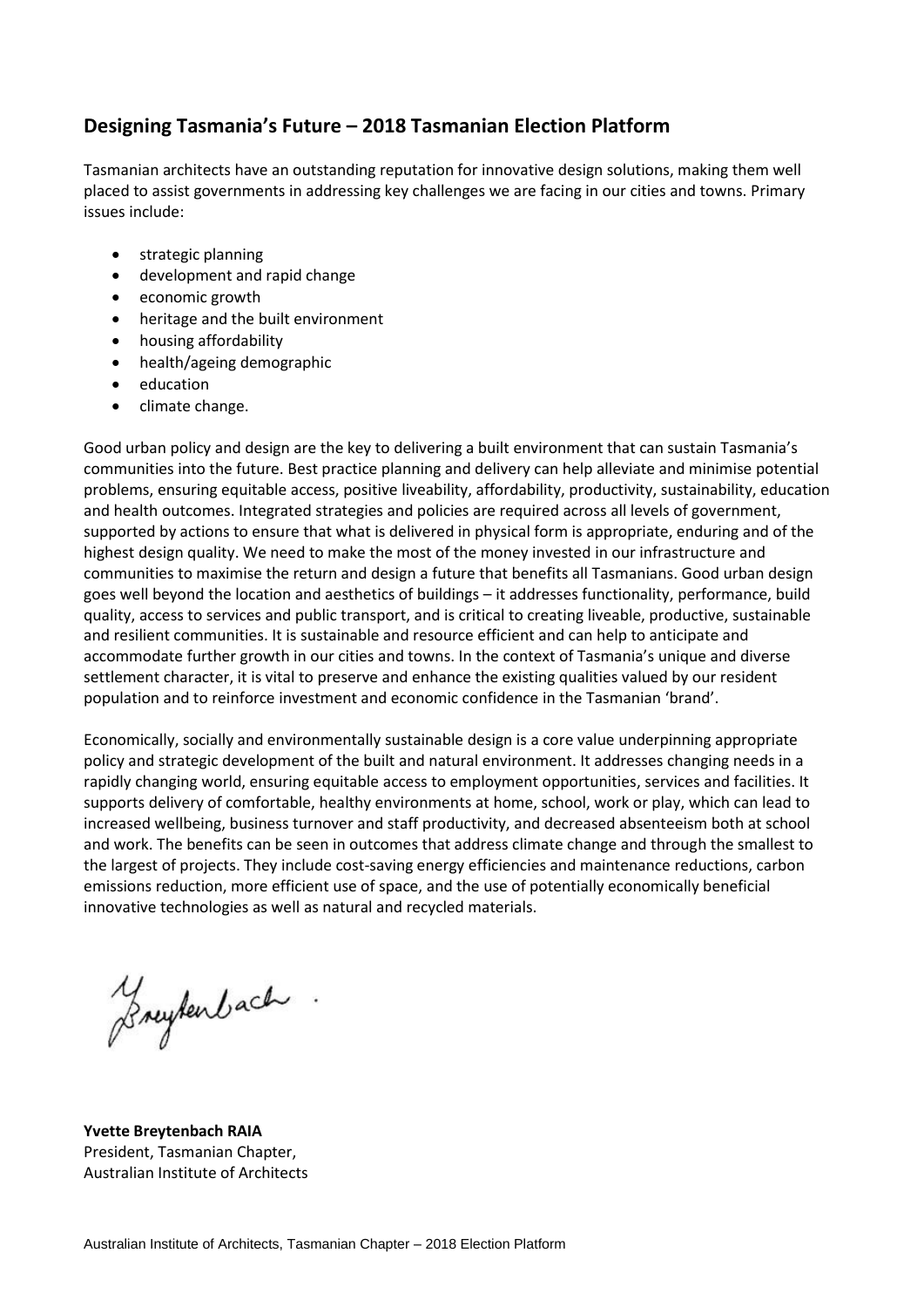## **Strategic planning**

A well-designed built environment encourages development suited to the people and the place and is therefore sustainable. The development of good design guidelines and the application of good design criteria for the procurement and assessment of all projects ensure the best outcomes for development of our unique environment, for the community and for economic growth. Other Australian states are actively determining and regulating clear good-design development procedures and are reaping significant tangible benefits in their built environments and economies as a result. The NSW government's recently launched statewide architecture and design policy for high-quality urban design[, Better Placed](http://www.governmentarchitect.nsw.gov.au/thinking/integrated-design-policy)*,* lays the foundation for a design-led planning strategy to support good built environment outcomes, establishing seven key principles to inform their approach to future design: better fit, better performance, better for community, better for people, better working, better value and better look and feel. The Institute believes a similar design policy in Tasmania would benefit the state and its communities.

# **Development and rapid growth**

With Tasmania's population growing, governments working to entice more people to the state, potential climate change migration, and significant offshore developer interest in Tasmania, we need to develop longterm strategies, policies and processes that coordinate and support this growth. Issues for consideration include coordinated infrastructure investment that supports strategic planning, planning for density in the urban environment, protection of our productive agricultural land and natural environment and developing communities in a way that enhances connection and equitable access, liveability, sustainability and productivity. With the skills to provide specialised input in this regard, architects should be integral to providing long-term state strategic planning, policy and implementation process development, and have the capacity to add value throughout the construction industry and for the common good of the state.

## **Economic growth**

The Tasmanian construction industry employs almost 23,000 people and the value of commercial construction work underway in the state in June 2017 was \$3.166 billion. This contribution to the economy does not end when building work is completed. Coordinated strategic development and infrastructure investment, good urban design and well-designed buildings determine likely best value, cost effective and appropriate outcomes. These could include providing energy efficiencies, ensuring that buildings make the most of their locations and opportunities and provide the best outcomes for owners and users, planning for and implementing sustainable and best use of water and land resources, and adapting and reusing materials and buildings. The more innovative buildings and spaces also make an enormous active contribution to the economy. The Museum of Old and New Art (MONA) has been widely credited with leading Tasmania's tourism renaissance; according to Tourism Tasmania, visitors to the acclaimed museum spent \$719 million in the state in the year to mid-July 2015. Architects have the skills to design innovative products and construction systems for the local workforce, specify local products and materials where appropriate, including sustainably grown and harvested local timbers, and work with all in the sector to grow it in a manner that is agile, relevant and mutually supportive. They also have the capacity to drive strategic initiatives that benefit the construction industry and, ultimately, the state.

### **Heritage and the built environment**

Tasmania's built heritage assets have played a major role in attracting visitors from interstate and overseas and contributed significantly to the state's tourism resurgence. Many of these, such as the Henry Jones Art Hotel, have become much-loved icons of the state's tourism industry and are wonderful examples of the adaptive reuse of heritage buildings. The challenge for governments and developers is to provide sensitive, well-considered projects that integrate and enhance the unique characteristics of our natural and heritage context. With the increasing regulation of the building industry, successful adaptive reuse is a highly skilled design process. Tasmanian architects are uniquely placed to ensure high quality architectural outcomes for our built heritage, having an unparalleled understanding of the Tasmanian built and natural context. The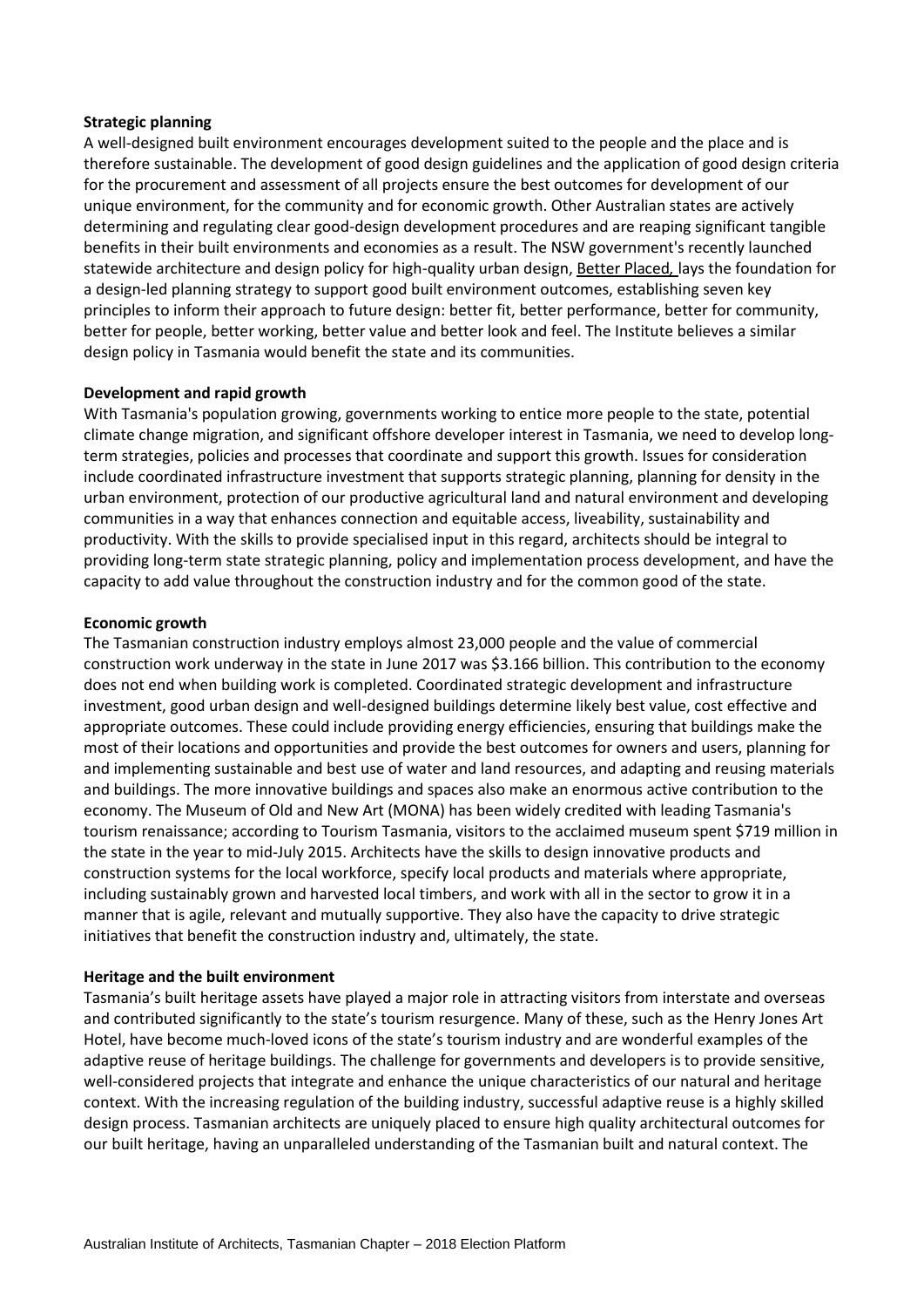Institute supports and encourages the use of good design processes and review panels for the development of sensitive and significant natural and built heritage sites.

## **Housing affordability**

Housing is a basic need and universal human right and, in the rapidly expanding cities and towns of the 21<sup>st</sup> century, there is a critical need for more flexible and diverse housing solutions. New housing stock needs to be integrated with transport and social infrastructure and much greater diversity, beyond simple models of homogenous suburban housing. In the face of social and demographic change, growing economic inequality and global issues such as climate change, the architectural profession offers innovative and strategic thinking, specialist design and problem-solving skills to contribute to astute policy making and to deliver more affordable, dignified and accessible housing. All financial levers, including reduction of both up-front and ongoing costs to make housing more affordable for owners and renters, need to be examined regularly for their effectiveness and within the context of the best wholistic long-term impact on the state's economy, environment and communities.

## **Health/ageing demographic**

Strategically co-ordinated state-wide provision of physical and mental health-care facilities, services and programs is essential to achieving improved population health and equitable access to comprehensive health care by our regional and urban communities. With an ageing population and spiralling public health costs, the importance of preventative measures is well known. In its publicatio[n Blueprint for an active](https://www.heartfoundation.org.au/images/uploads/publications/Blueprint-for-an-active-Australia-second-edition.pdf)  [Australia](https://www.heartfoundation.org.au/images/uploads/publications/Blueprint-for-an-active-Australia-second-edition.pdf) Second edition, the Heart Foundation argues that part of the solution is to reshape the built environment in which most Australians live, work, learn and play, by adopting healthy planning and design. The Institute understands the importance of having a built environment that supports healthy lifestyles and the role architecture can play in improving health outcomes. We support and encourage the adoption of healthy planning and design through embedding design quality requirements in legislation.

### **Education**

Good design is essential to improving education outcomes by providing high-quality environments that support all students. The publication [Good Design + Education](http://www.ovga.vic.gov.au/news/97-good-design-education.html) by the Office of Victorian Government Architect points out that as well as saving money in the longer term and adding real value, well-designed learning spaces support students' physical, intellectual and emotional wellbeing. It says close links between a school and its community can enhance student learning, public safety, health and economic wellbeing, and that interconnectivity between the school and community can assist in culturally diverse and disadvantaged areas. The Institute believes schools developed in collaborative partnerships, involving architects, educators, policy makers and students, will lead to better education outcomes and, in turn, better communities.

### **Climate change**

The challenges presented by climate change require urgent action. The building sector is a key part of the climate change problem, with residential and commercial buildings accounting for almost a quarter of Australia's total greenhouse gas emissions. If Australia is to meet its international obligations under the Paris Climate Change agreement, the building sector must achieve major improvements. Modelling from the Australian Sustainable Built Environment Council (ASBEC) shows that without further action, buildings would consume almost half of Australia's total national carbon budget. However, the sector also offers significant potential for achieving deep cuts in greenhouse gas emissions by 2050. If we are to achieve truly sustainable cities, all levels of government, industry, community and other stakeholders need to work together to enhance the resilience of our built environment and communities to extreme weather events and predicted future climate change impacts.